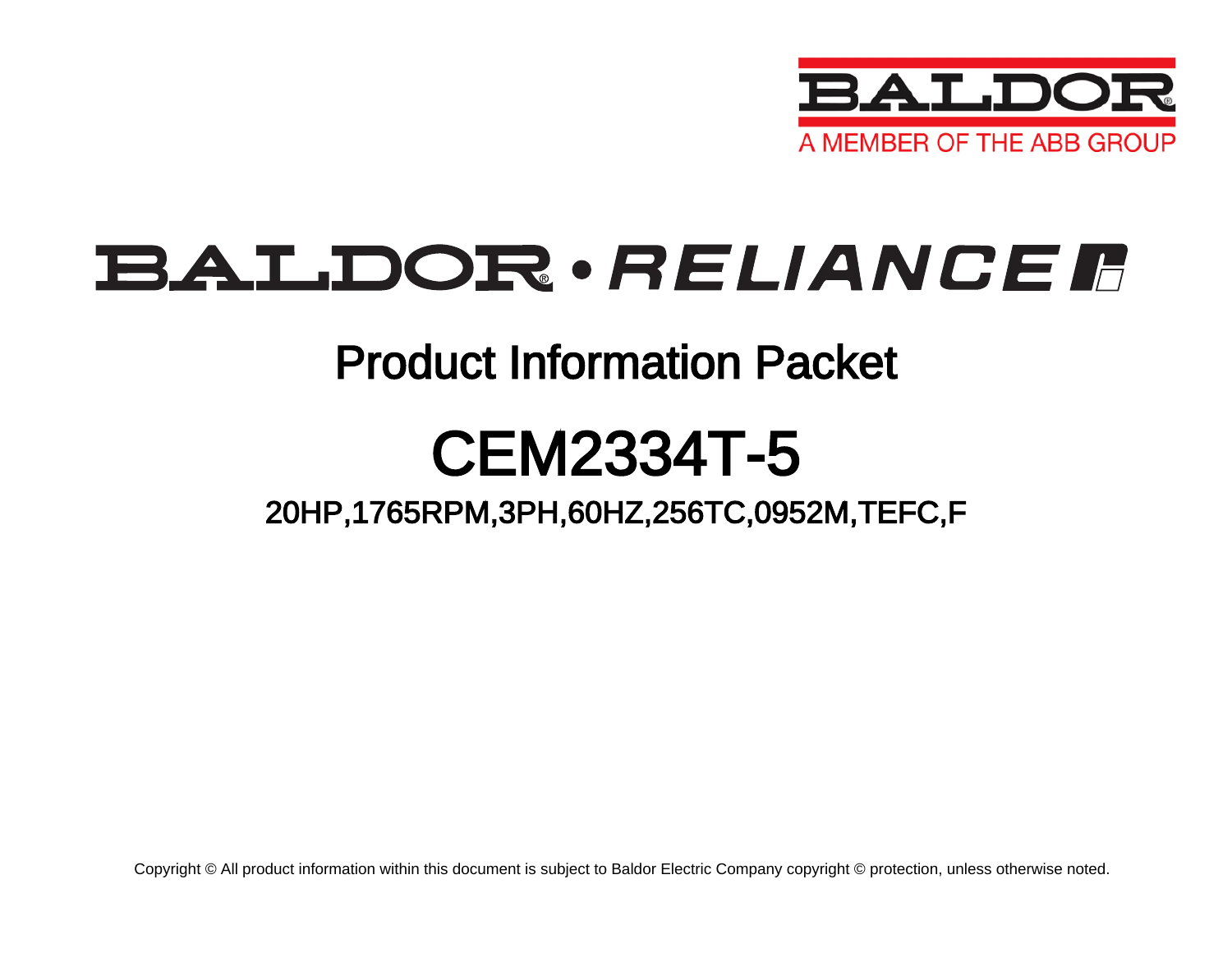#### BALDOR · RELIANCE F Product Information Packet: CEM2334T-5 - 20HP,1765RPM,3PH,60HZ,256TC,0952M,TEFC,F

| <b>Part Detail</b> |                |                  |                |             |          |                      |            |  |  |  |
|--------------------|----------------|------------------|----------------|-------------|----------|----------------------|------------|--|--|--|
| Revision:          | $\overline{A}$ | Status:          | PRD/A          | Change #:   |          | Proprietary:         | No         |  |  |  |
| Type:              | AC             | Prod. Type:      | 0952M          | Elec. Spec: | 09WGY638 | CD Diagram:          | CD0006     |  |  |  |
| Enclosure:         | <b>TEFC</b>    | Mfg Plant:       |                | Mech. Spec: | 09C102   | Layout:              | 09LYC102   |  |  |  |
| Frame:             | 256TC          | Mounting:        | F <sub>1</sub> | Poles:      | 04       | <b>Created Date:</b> | 10-07-2015 |  |  |  |
| Base:              | <b>RG</b>      | <b>Rotation:</b> | R              | Insulation: |          | Eff. Date:           | 10-16-2015 |  |  |  |
| Leads:             | 3#12           |                  |                |             |          | <b>Replaced By:</b>  |            |  |  |  |
| Literature:        |                | Elec. Diagram:   |                |             |          |                      |            |  |  |  |

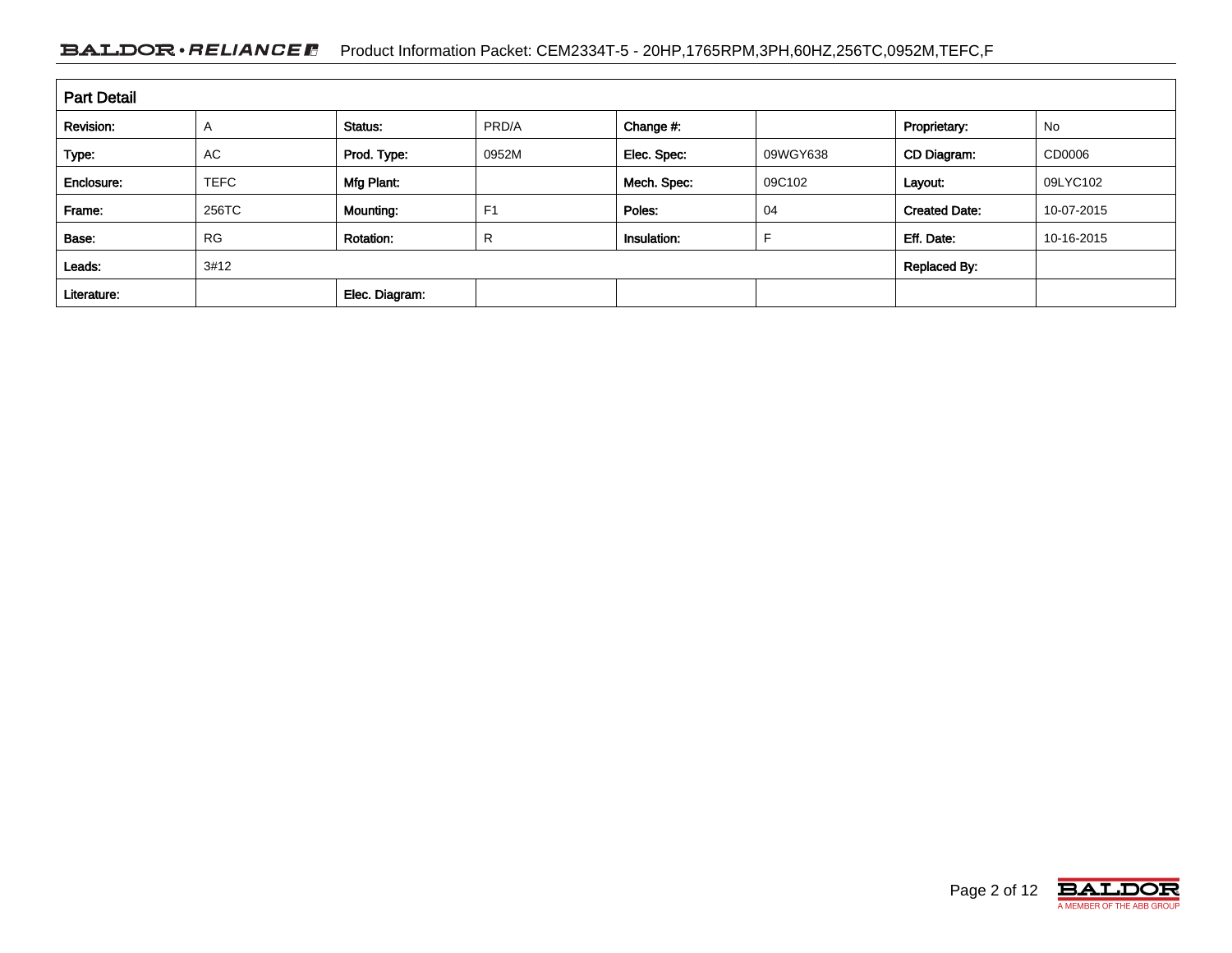#### BALDOR · RELIANCE F Product Information Packet: CEM2334T-5 - 20HP,1765RPM,3PH,60HZ,256TC,0952M,TEFC,F

| Nameplate NP3441L          |                                       |                                     |      |  |  |    |             |  |  |
|----------------------------|---------------------------------------|-------------------------------------|------|--|--|----|-------------|--|--|
| CAT.NO.                    | CEM2334T-5                            |                                     |      |  |  |    |             |  |  |
| SPEC.                      | 09C102Y638G2                          |                                     |      |  |  |    |             |  |  |
| HP                         | 20                                    |                                     |      |  |  |    |             |  |  |
| <b>VOLTS</b>               | 575                                   |                                     |      |  |  |    |             |  |  |
| <b>AMP</b>                 | 19.2                                  |                                     |      |  |  |    |             |  |  |
| <b>RPM</b>                 | 1765                                  |                                     |      |  |  |    |             |  |  |
| <b>FRAME</b>               | PH<br>HZ<br>256TC<br>$\sqrt{3}$<br>60 |                                     |      |  |  |    |             |  |  |
| SER.F.                     | 1.15                                  | <b>CODE</b><br><b>DES</b><br>H<br>B |      |  |  | CL | $\mathsf F$ |  |  |
| <b>NEMA-NOM-EFF</b>        | PF<br>93<br>84                        |                                     |      |  |  |    |             |  |  |
| <b>RATING</b>              | 40C AMB-CONT                          |                                     |      |  |  |    |             |  |  |
| cc                         | 010A                                  | USABLE AT 208V                      |      |  |  |    |             |  |  |
| DE                         | 6309                                  | <b>ODE</b>                          | 6208 |  |  |    |             |  |  |
| <b>ENCL</b>                | <b>TEFC</b>                           | SN                                  |      |  |  |    |             |  |  |
| <b>VPWM INVERTER READY</b> |                                       |                                     |      |  |  |    |             |  |  |
| CT6-60H(10:1)VT3-60H(20:1  |                                       |                                     |      |  |  |    |             |  |  |
|                            |                                       |                                     |      |  |  |    |             |  |  |

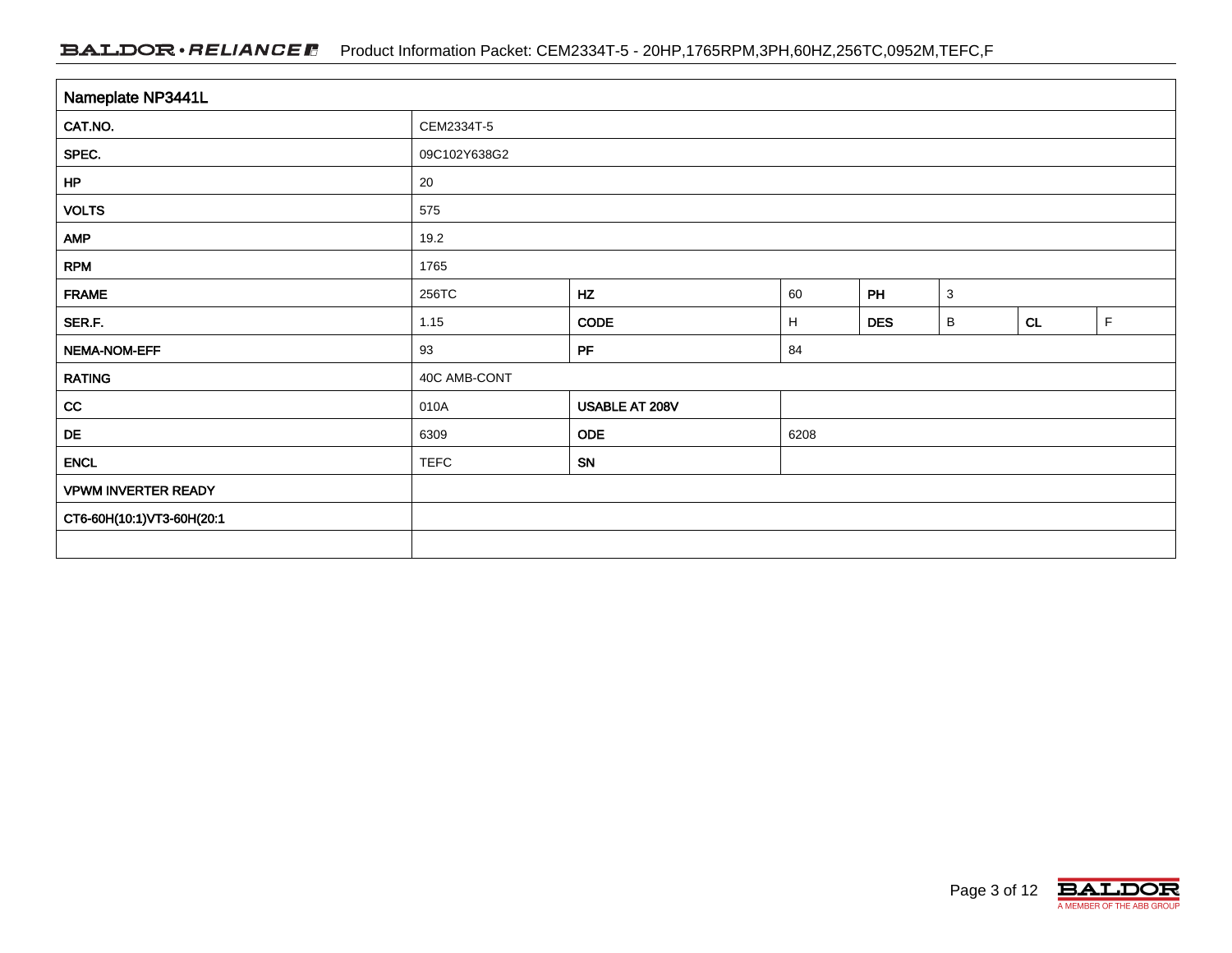| <b>Parts List</b>  |                                          |          |
|--------------------|------------------------------------------|----------|
| <b>Part Number</b> | Description                              | Quantity |
| SA308604           | SA 09C102Y638G2                          | 1.000 EA |
| RA295939           | RA 09C102Y638G2                          | 1.000 EA |
| 09FN3001D01SP      | EXTERNAL FAN, PLASTIC                    | 1.000 EA |
| S/P107-000-005     | SUPER-E PROC'S(254/6 FR.) ZK PLANT - POL | 1.000 EA |
| HW1002A63          | WASHER, 5/8 HI-COLLAR SPRLCKWASHER       | 1.000 EA |
| 09CB3002SP         | CB W/1.38 LEAD HOLE FOR 37, 39, 307 & 30 | 1.000 EA |
| 09GS1000SP         | GASKET-CONDUIT BOX, 1/16 THICK LEXIDE    | 1.000 EA |
| 10XN2520K12        | 1/4-20 X.75 GRD 5                        | 2.000 EA |
| HW1001A25          | LOCKWASHER 1/4, ZINC PLT .493 OD, .255 I | 2.000 EA |
| WD1000B17          | T&B CX35TN TERMINAL                      | 1.000 EA |
| 11XW1032G06        | 10-32 X .38, TAPTITE II, HEX WSHR SLTD U | 1.000 EA |
| 09EP1100A194       | ENDPLATE, MACH                           | 1.000 EA |
| HW1001A38          | LOCKWASHER 3/8, ZINC PLT .688 OD, .382 I | 4.000 EA |
| XY3816A12          | 3/8-16 FINISHED NUT                      | 4.000 EA |
| HW5100A08          | W3118-035 WVY WSHR (WB)                  | 1.000 EA |
| 10XN2520K28        | 1/4-20 X 1.75" HX HD SCRWGRADE 5, ZINC P | 2.000 EA |
| HW1001A25          | LOCKWASHER 1/4, ZINC PLT .493 OD, .255 I | 2.000 EA |
| 10XN2520K36        | 1/4-20 X 2.25" HX HD SCRWGRADE 5, ZINC P | 4.000 EA |
| HW1001A25          | LOCKWASHER 1/4, ZINC PLT .493 OD, .255 I | 4.000 EA |
| 09EP1300A155       | PUEP MACH W/309 BRG & "O" DRAIN, SLINGER | 1.000 EA |
| <b>HW4600B44SP</b> | V-RING SLINGER 1.500 X 1.810 X 0.280     | 1.000 EA |
| HA3113A02          | THRUBOLT 3/8-16 X 16.750                 | 4.000 EA |
| HW1001A38          | LOCKWASHER 3/8, ZINC PLT .688 OD, .382 I | 4.000 EA |
| HA2081A05          | SPACER TUBE, 309 FAN HSG, 2.00 LONG      | 4.000 EA |

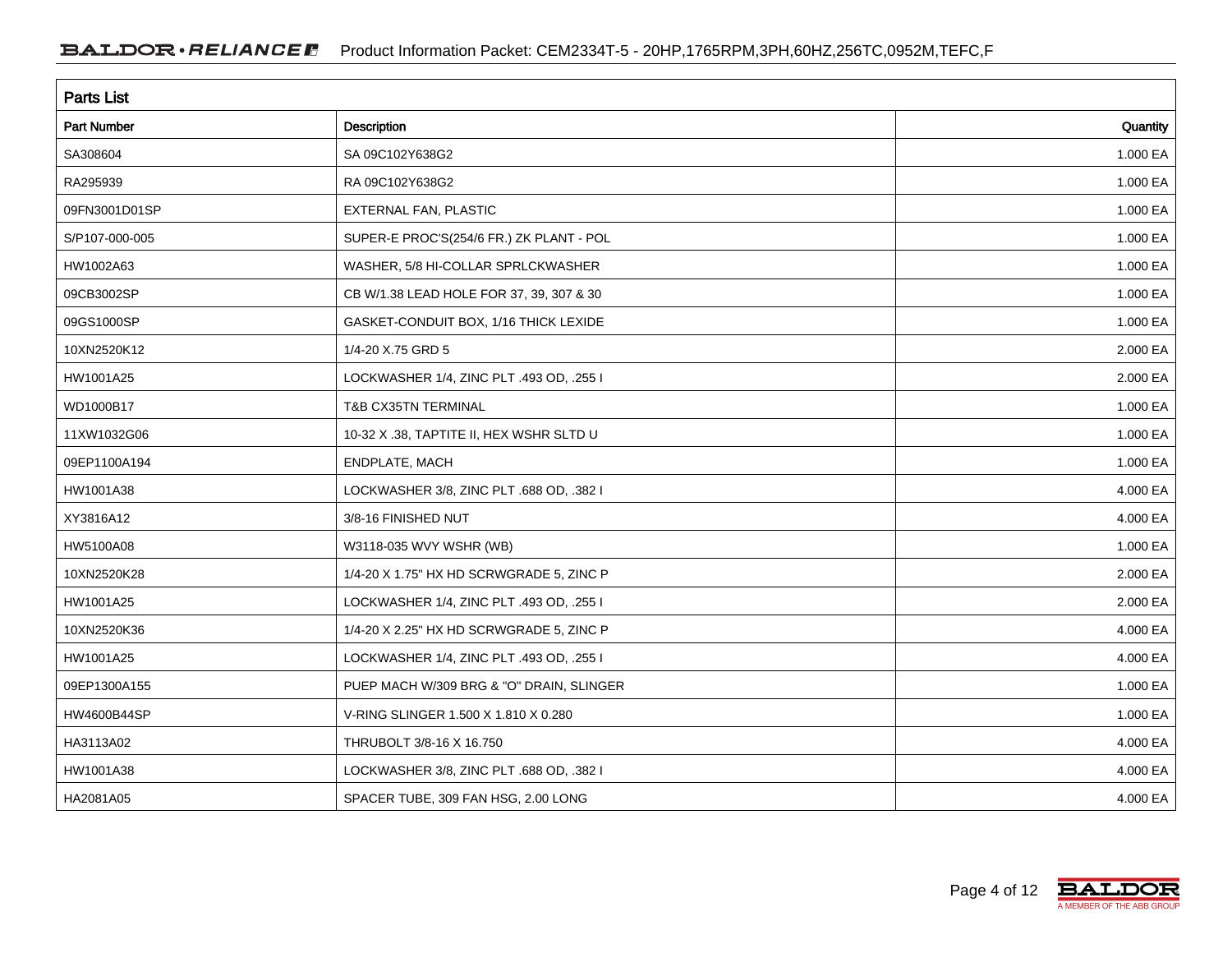| <b>Parts List (continued)</b> |                                          |          |  |  |  |  |
|-------------------------------|------------------------------------------|----------|--|--|--|--|
| Part Number                   | Description                              | Quantity |  |  |  |  |
| XY3816A12                     | 3/8-16 FINISHED NUT                      | 4.000 EA |  |  |  |  |
| HW1001A38                     | LOCKWASHER 3/8, ZINC PLT .688 OD, .382 I | 4.000 EA |  |  |  |  |
| 09CB3501SP                    | CONDUIT BOX LID FOR 09CB3001 & 09CB3002  | 1.000 EA |  |  |  |  |
| 09GS1013SP                    | 09 GS FOR 09CB3501 LID - LEXIDE          | 1.000 EA |  |  |  |  |
| 51XW2520A12                   | .25-20 X .75, TAPTITE II, HEX WSHR SLTD  | 2.000 EA |  |  |  |  |
| HW2501G25                     | KEY, 3/8 SQ X 2.875                      | 1.000 EA |  |  |  |  |
| LB1115N                       | LABEL, LIFTING DEVICE (ON ROLLS)         | 1.000 EA |  |  |  |  |
| HW4500A05                     | 1669B ALEM/UNIV860 GR FTG X              | 1.000 EA |  |  |  |  |
| HW4500A17                     | 317400 ALEMITE GREASE RELIEF             | 1.000 EA |  |  |  |  |
| HA4051A00                     | PLASTIC CAP FOR GREASE FITTING           | 1.000 EA |  |  |  |  |
| HA4066A01                     | PUSH IN T-DRAIN FITTING (BLACK)          | 1.000 EA |  |  |  |  |
| MJ1000A75                     | GREASE, POLYREX EM EXXON (USe 4824-15A)  | 0.080 LB |  |  |  |  |
| HA4051A00                     | PLASTIC CAP FOR GREASE FITTING           | 1.000 EA |  |  |  |  |
| HW4500A03                     | GREASE FITTING, .125 NPT 1610(ALEMITE) 8 | 1.000 EA |  |  |  |  |
| HW4500A17                     | 317400 ALEMITE GREASE RELIEF             | 1.000 EA |  |  |  |  |
| HA4066A01                     | PUSH IN T-DRAIN FITTING (BLACK)          | 1.000 EA |  |  |  |  |
| HW2500A25                     | WOODRUFF KEY USA #1008 #BLOW CARBON STEE | 1.000 EA |  |  |  |  |
| 51XB1214A20                   | 12-14X1.25 HXWSSLD SERTYB                | 1.000 EA |  |  |  |  |
| 09FH4000SP                    | FAN COVER, STAMPED                       | 1.000 EA |  |  |  |  |
| MG1000Y03                     | MUNSELL 2.53Y 6.70/ 4.60, GLOSS 20,      | 0.050 GA |  |  |  |  |
| 85XU0407S04                   | 4X1/4 U DRIVE PIN STAINLESS              | 2.000 EA |  |  |  |  |
| LB1119N                       | <b>WARNING LABEL</b>                     | 1.000 EA |  |  |  |  |
| LC0006                        | <b>CONNECTION LABEL</b>                  | 1.000 EA |  |  |  |  |
| NP3441L                       | ALUM SUPER-E VPWM INVERTER READY UL      | 1.000 EA |  |  |  |  |

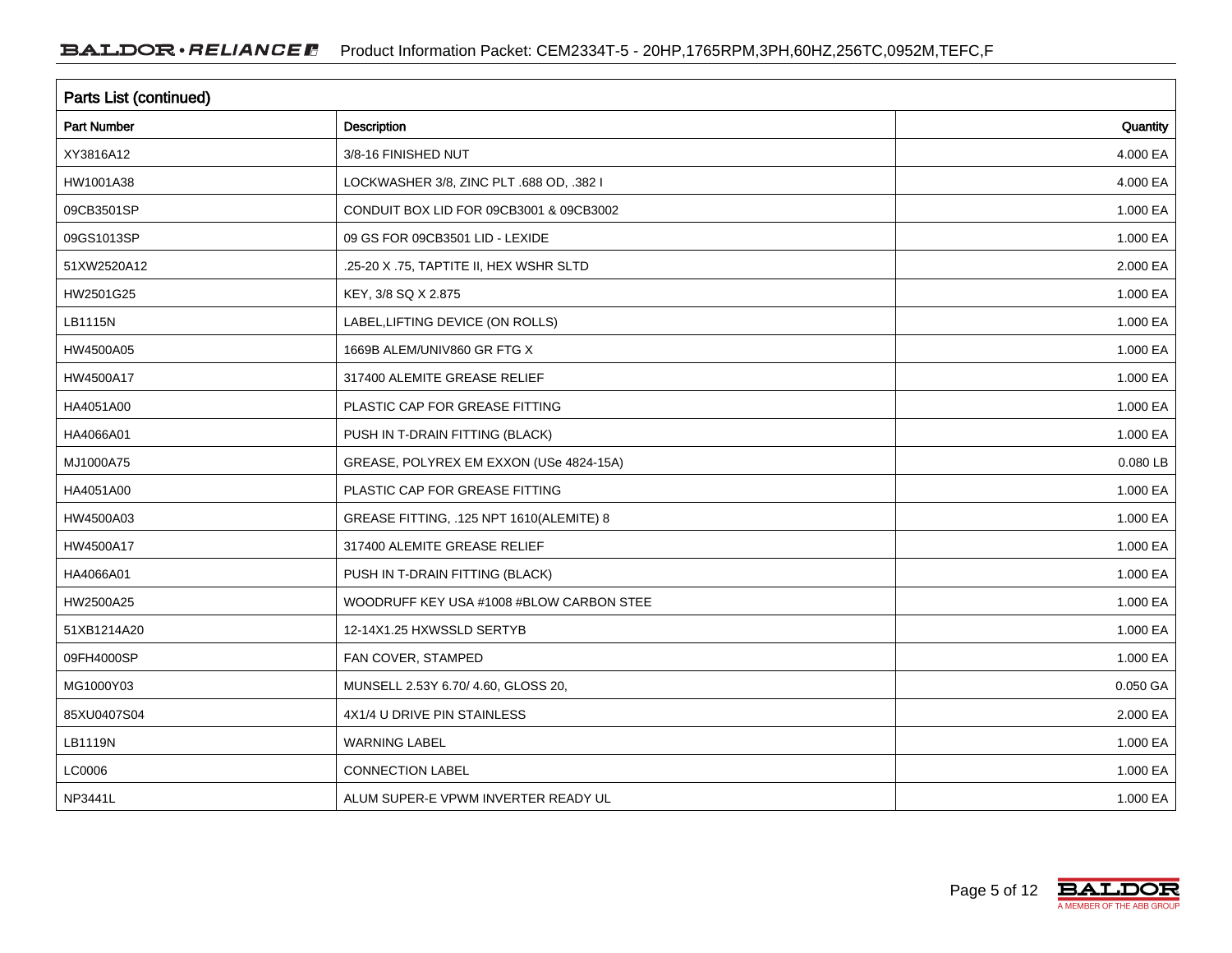| 09PA1000 | I PACKAGING GROUP COMBINED PRINT         | 000 EA   |
|----------|------------------------------------------|----------|
| MN416A01 | TAG-INSTAL-MAINT no wire (1200/bx) 11/14 | 1.000 EA |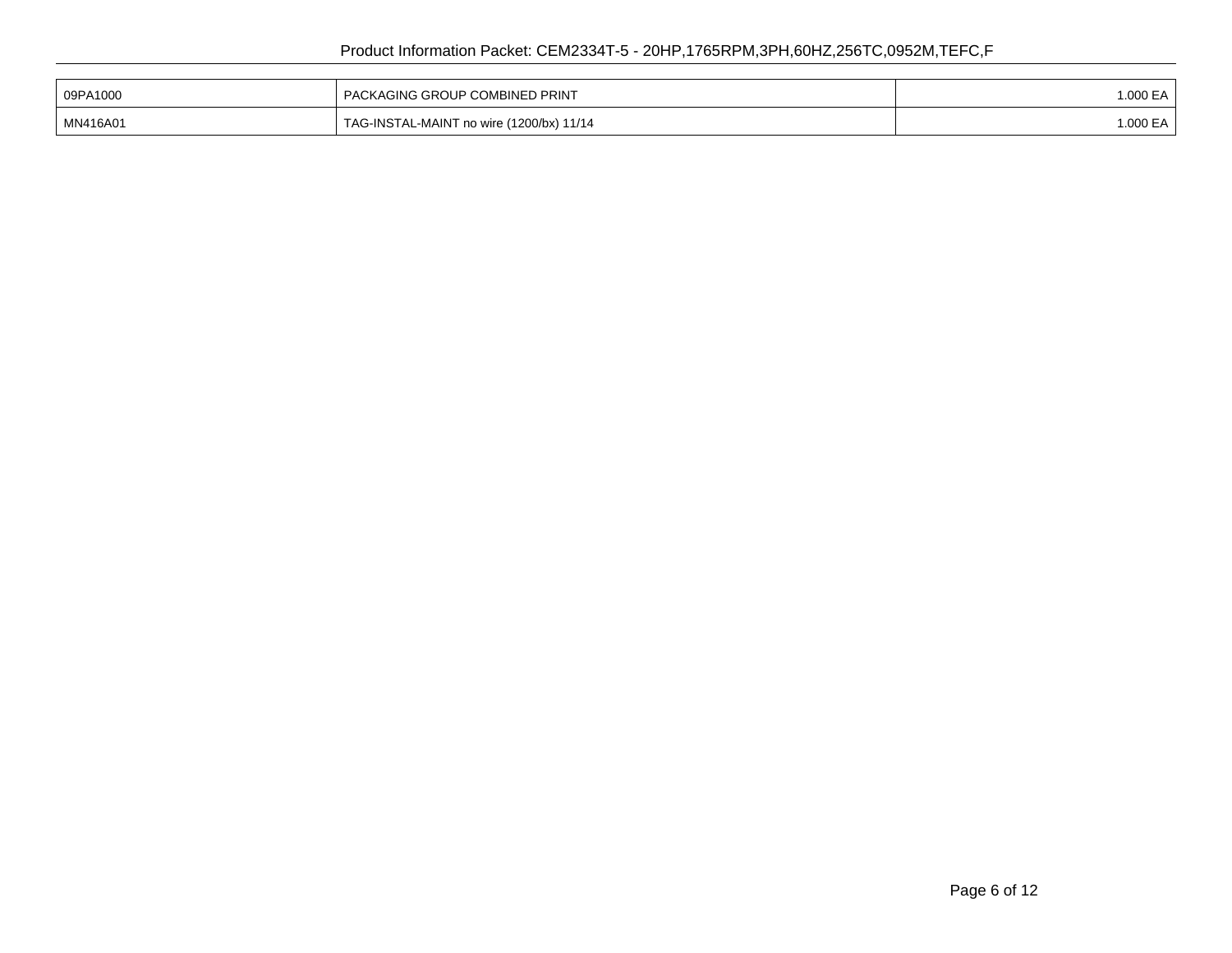### **AC Induction Motor Performance Data**

Record # 2074 - Typical performance - not guaranteed values

| Winding: 09WGY638-R001   |                           | <b>Type: 0952M</b> |                                       | <b>Enclosure: TEFC</b>     |                                          |  |  |
|--------------------------|---------------------------|--------------------|---------------------------------------|----------------------------|------------------------------------------|--|--|
| Nameplate Data           |                           |                    | 575 V, 60 Hz:<br>Single Voltage Motor |                            |                                          |  |  |
| <b>Rated Output (HP)</b> |                           | 20                 |                                       | Full Load Torque           | 59 LB-FT                                 |  |  |
| <b>Volts</b>             | 575                       |                    |                                       | <b>Start Configuration</b> | direct on line                           |  |  |
| <b>Full Load Amps</b>    |                           | 19.2               |                                       |                            | 213 LB-FT                                |  |  |
| R.P.M.                   | 1765                      |                    | Pull-up Torque                        | 85.4 LB-FT                 |                                          |  |  |
| Hz                       | 60                        | Phase              | 3                                     | Locked-rotor Torque        | 121 LB-FT                                |  |  |
| NEMA Design Code         | B<br>H<br><b>KVA Code</b> |                    |                                       | <b>Starting Current</b>    | 140 A                                    |  |  |
| Service Factor (S.F.)    |                           | 1.15               | No-load Current                       |                            | 7.5 A                                    |  |  |
| NEMA Nom. Eff.           | 93<br>84<br>Power Factor  |                    |                                       | Line-line Res. @ 25°C      | $0.617 \Omega$                           |  |  |
| <b>Rating - Duty</b>     |                           | 40C AMB-CONT       |                                       | Temp. Rise @ Rated Load    | $60^{\circ}$ C                           |  |  |
| S.F. Amps                |                           |                    |                                       |                            | Temp. Rise @ S.F. Load<br>$74^{\circ}$ C |  |  |
|                          |                           |                    |                                       | Rotor inertia              | 2.27 LB-FT2                              |  |  |

#### Load Characteristics 575 V, 60 Hz, 20 HP

| % of Rated Load | 25   | 50   | 75   | 100  | 125  | 150  | S.F. |
|-----------------|------|------|------|------|------|------|------|
| Power Factor    | 46   | 69   | 80   | 84   | 86   | 87   | 85   |
| Efficiency      | 89   | 92.8 | 93.1 | 93   | 92.2 | 91.1 | 92.5 |
| Speed           | 1791 | 1783 | 1770 | 1766 | 1756 | 1745 | 1760 |
| Line amperes    | 8.6  | 11.2 | 15.3 | 19   | 23.3 | 28.3 | 21.6 |

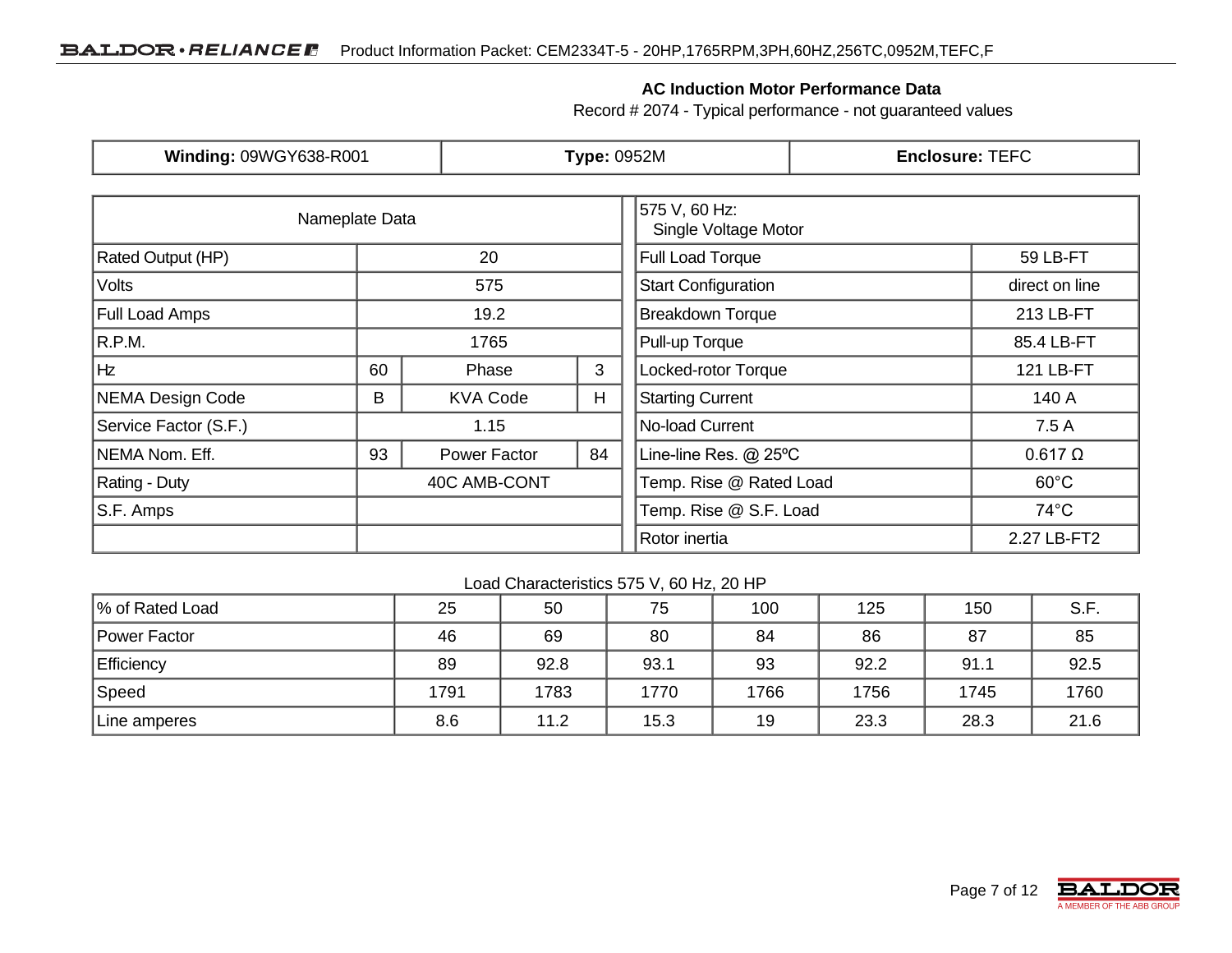

Performance Graph at 575V, 60Hz, 20.0HP Typical performance - Not guaranteed values

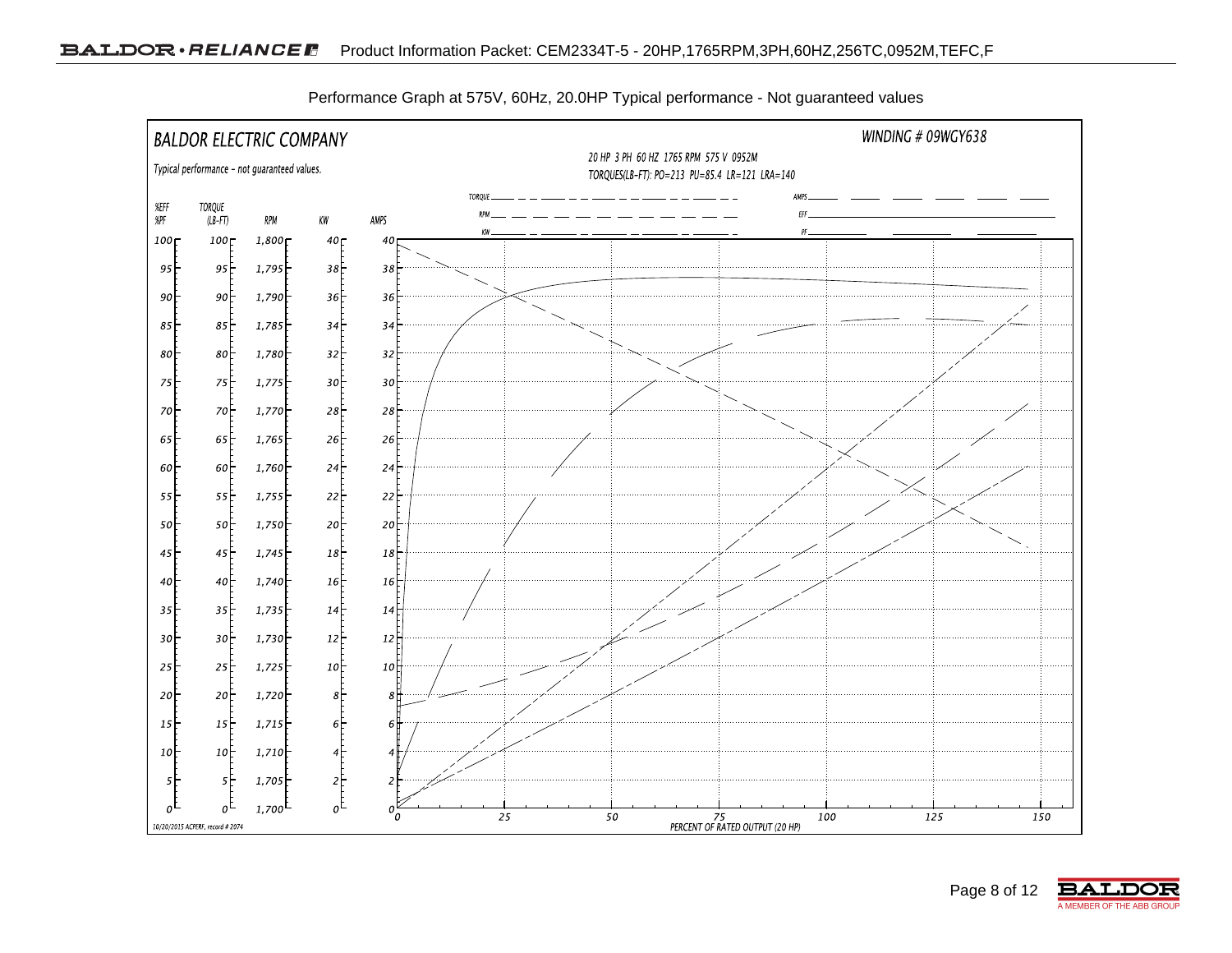### **AC Induction Motor Performance Data**

Record # 35473 - Typical performance - not guaranteed values

| Winding: 09WGY638-R010  |      | <b>Type: 0952M</b>   |                 | <b>Enclosure: TEFC</b>                |                                          |                |
|-------------------------|------|----------------------|-----------------|---------------------------------------|------------------------------------------|----------------|
| Nameplate Data          |      |                      |                 | 575 V, 60 Hz:<br>Single Voltage Motor |                                          |                |
| Rated Output (HP)       | 20   |                      |                 | Full Load Torque                      | 59 LB-FT                                 |                |
| Volts                   |      | 575                  |                 | <b>Start Configuration</b>            | direct on line                           |                |
| Full Load Amps<br>19.2  |      |                      |                 | <b>Breakdown Torque</b><br>213 LB-FT  |                                          |                |
| R.P.M.                  | 1765 |                      | Pull-up Torque  | 85.4 LB-FT                            |                                          |                |
| Hz                      | 60   | Phase                | 3               | Locked-rotor Torque                   | 121 LB-FT                                |                |
| <b>NEMA Design Code</b> | B    | H<br><b>KVA Code</b> |                 | <b>Starting Current</b>               | 140 A                                    |                |
| Service Factor (S.F.)   |      | 1.15                 | No-load Current |                                       | 7.5 A                                    |                |
| NEMA Nom. Eff.          | 93   | <b>Power Factor</b>  | 84              | Line-line Res. @ 25°C                 |                                          | $0.617 \Omega$ |
| Rating - Duty           |      | 40C AMB-CONT         |                 | Temp. Rise @ Rated Load               | $60^{\circ}$ C                           |                |
| S.F. Amps               |      |                      |                 |                                       | Temp. Rise @ S.F. Load<br>$74^{\circ}$ C |                |
|                         |      |                      |                 | Rotor inertia                         | 2.27 LB-FT2                              |                |

#### Load Characteristics 575 V, 60 Hz, 20 HP

| % of Rated Load   | 25   | 50   | 75   | 100  | 125  | 150  | S.F. |
|-------------------|------|------|------|------|------|------|------|
| Power Factor      | 46   | 69   | 80   | 84   | 86   | 87   | 85   |
| <b>Efficiency</b> | 89   | 92.8 | 93.1 | 93   | 92.2 | 91.1 | 92.5 |
| Speed             | 1791 | 1783 | 1770 | 1766 | 1756 | 1745 | 1760 |
| Line amperes      | 8.6  | 11.2 | 15.3 | 19.2 | 23.3 | 28.3 | 21.6 |

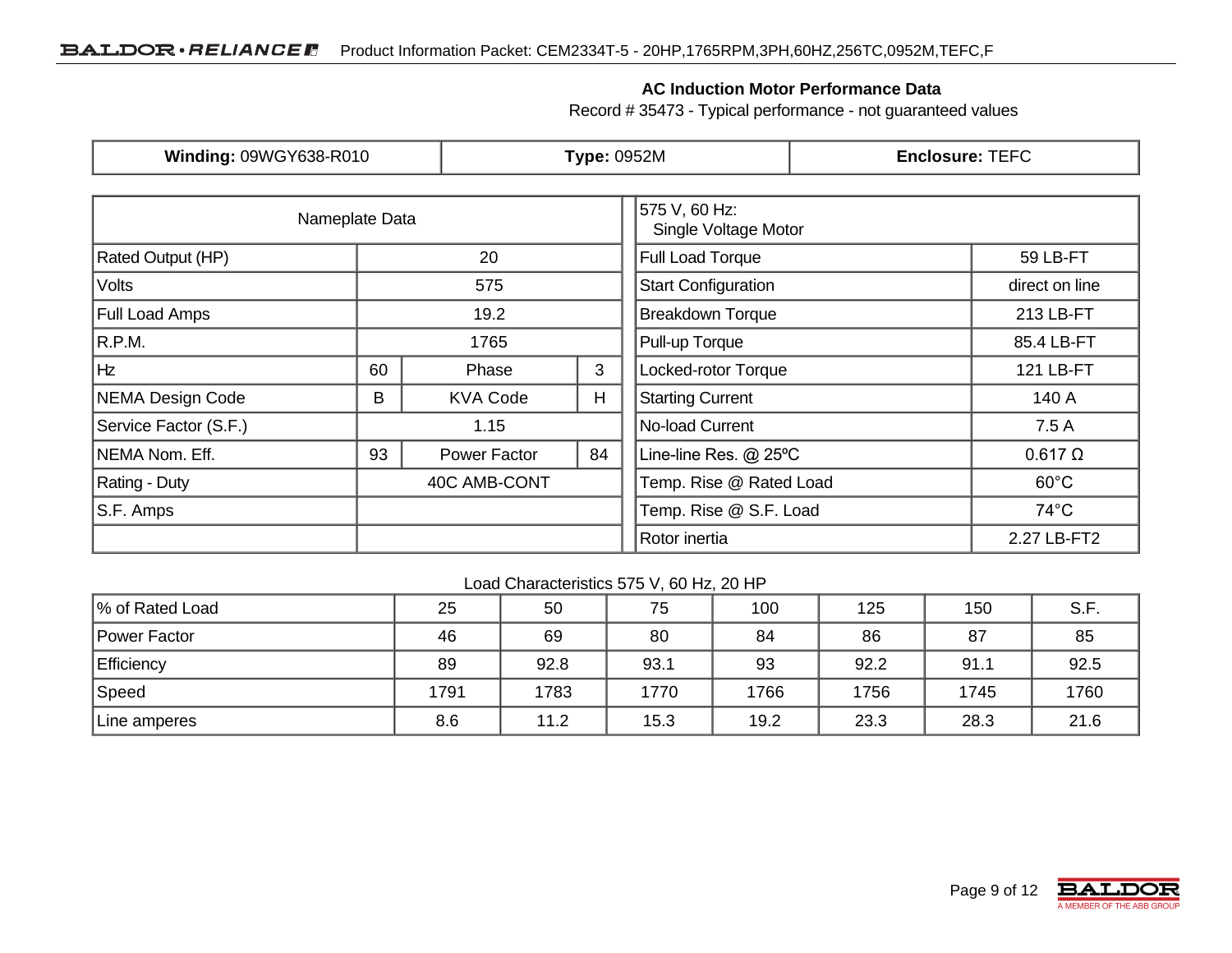

Performance Graph at 575V, 60Hz, 20.0HP Typical performance - Not guaranteed values

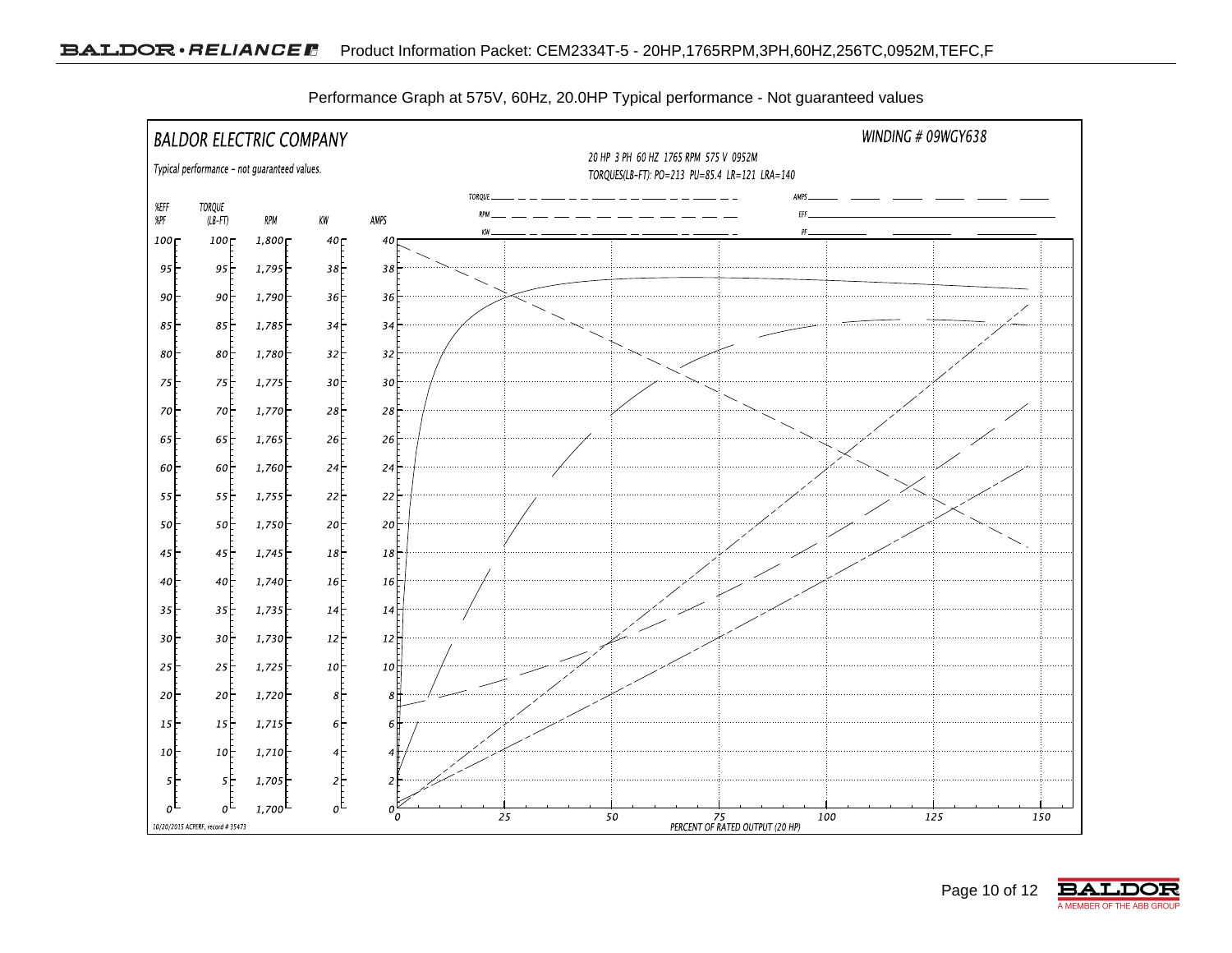